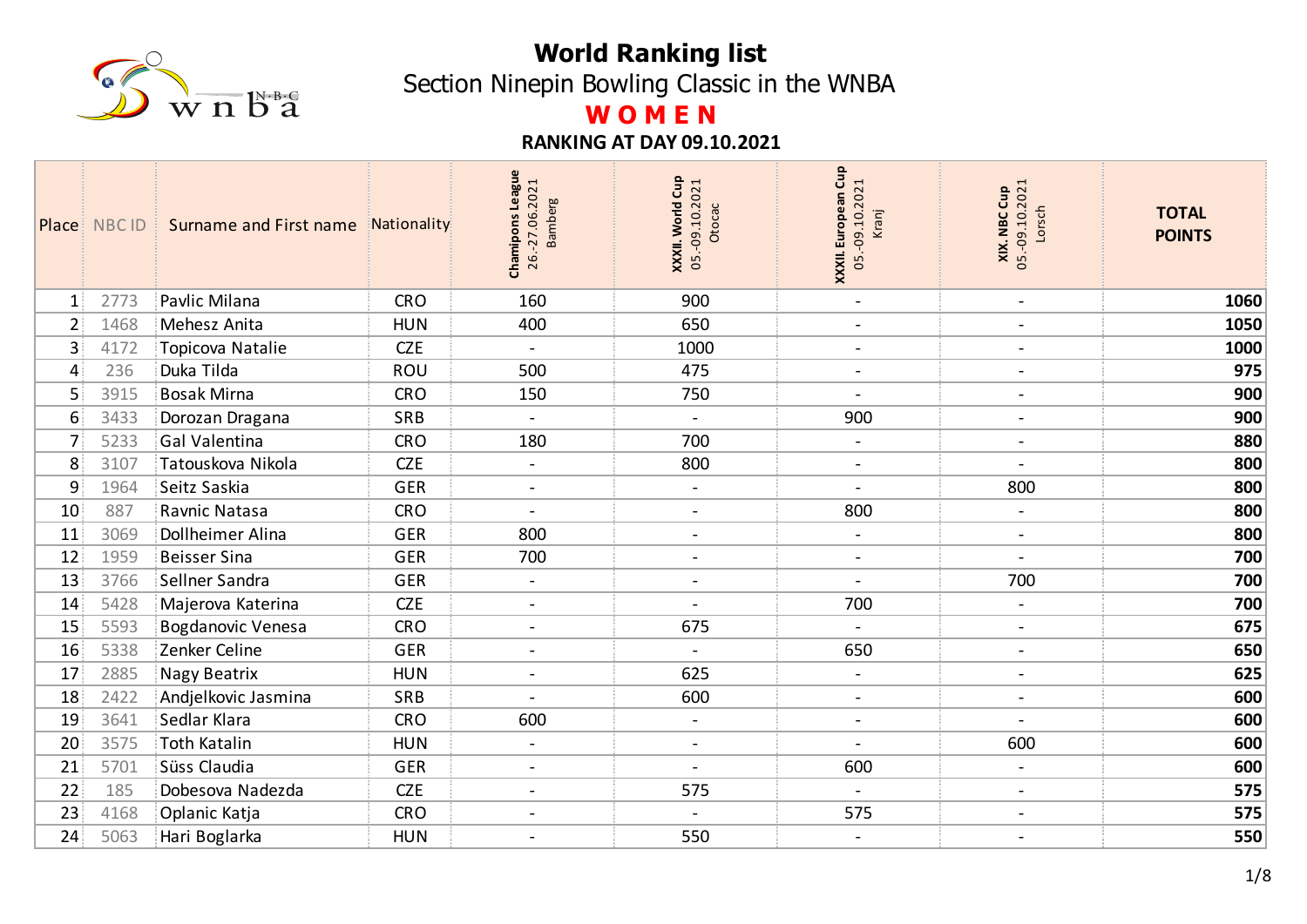

Section Ninepin Bowling Classic in the WNBA

## **W O M E N**

|                 | Place NBC ID | Surname and First name Nationality<br>÷. |            | Chamipons League<br>26.-27.06.2021<br><b>Bamberg</b> | <b>XXXII. World Cup</b><br>05.-09.10.2021<br>Otocac | XXXII. European Cup<br>05.-09.10.2021<br>Kranj | <b>XIX. NBC Cup</b><br>05.-09.10.2021<br>Lorsch | <b>TOTAL</b><br><b>POINTS</b> |
|-----------------|--------------|------------------------------------------|------------|------------------------------------------------------|-----------------------------------------------------|------------------------------------------------|-------------------------------------------------|-------------------------------|
| 25              | 2021         | Sass Edit                                | <b>HUN</b> | $\blacksquare$                                       | $\blacksquare$                                      | $\blacksquare$                                 | 550                                             | 550                           |
| 26              | 2619         | Kokalj Tadeja                            | <b>SLO</b> | $\blacksquare$                                       | $\blacksquare$                                      | 550                                            | $\blacksquare$                                  | 550                           |
| 27              | 1038         | Liovic Marijana                          | <b>CRO</b> | $\blacksquare$                                       | $\blacksquare$                                      | 525                                            | $\blacksquare$                                  | 525                           |
| 28              | 5018         | Sinkovic Tamara                          | <b>CRO</b> | $\overline{a}$                                       | 525                                                 | $\blacksquare$                                 | $\blacksquare$                                  | 525                           |
| 29              | 2922         | Schneider Yvonne                         | <b>GER</b> | $\blacksquare$                                       | $\blacksquare$                                      | $\blacksquare$                                 | 500                                             | 500                           |
| 30              | 1055         | Vaverkova Lucie                          | <b>CZE</b> | $\blacksquare$                                       | 500                                                 | $\overline{\phantom{0}}$                       |                                                 | 500                           |
| 31              | 6041         | <b>Repnik Tea</b>                        | <b>SLO</b> | $\blacksquare$                                       | $\overline{\phantom{a}}$                            | 500                                            | $\blacksquare$                                  | 500                           |
| 32              | 345          | Martinkevic Dana                         | <b>CZE</b> | $\frac{1}{2}$                                        | $\blacksquare$                                      | 475                                            |                                                 | 475                           |
| 33              | 5378         | Zivanovic Visnja                         | SRB        | $\blacksquare$                                       | $\overline{\phantom{a}}$                            | $\blacksquare$                                 | 475                                             | 475                           |
| 34              | 4020         | <b>Horvath Sarolta</b>                   | <b>HUN</b> | $\overline{a}$                                       |                                                     | $\overline{\phantom{a}}$                       | 450                                             | 450                           |
| 35              | 6435         | Fuit-Sinka Cintia                        | <b>HUN</b> | $\blacksquare$                                       | 450                                                 | $\overline{\phantom{a}}$                       | $\overline{\phantom{a}}$                        | 450                           |
| 36              | 1051         | Cvejnova Aneta                           | <b>CZE</b> | $\overline{a}$                                       |                                                     | 450                                            | $\blacksquare$                                  | 450                           |
| 37 <sup>2</sup> | 5467         | Obrenic Vladana                          | SRB        | $\overline{\phantom{a}}$                             | 425                                                 | $\blacksquare$                                 | $\blacksquare$                                  | 425                           |
| 38              | 4184         | <b>Bachert Jana-Sophie</b>               | <b>GER</b> | $\blacksquare$                                       | $\overline{\phantom{a}}$                            | $\overline{a}$                                 | 425                                             | 425                           |
| 39              | 3556         | Pavlakovic Valentina                     | <b>CRO</b> | $\overline{a}$                                       | $\blacksquare$                                      | 425                                            | $\blacksquare$                                  | 425                           |
| 40              | 4202         | Ljubenkovic Kristina                     | SRB        | $\blacksquare$                                       | 400                                                 | $\blacksquare$                                 | $\overline{\phantom{a}}$                        | 400                           |
| 41              | 3863         | <b>Barth Saskia</b>                      | <b>GER</b> | $\blacksquare$                                       | $\blacksquare$                                      | $\blacksquare$                                 | 400                                             | 400                           |
| 42              | 5884         | Urban Manuela                            | <b>GER</b> | $\blacksquare$                                       | $\overline{\phantom{a}}$                            | 400                                            | $\blacksquare$                                  | 400                           |
| 43              | 1921         | Axmanova Andrea                          | <b>CZE</b> | $\blacksquare$                                       | 390                                                 | $\blacksquare$                                 | $\blacksquare$                                  | 390                           |
| 44              | 3609         | Lukac Hermina                            | SRB        | $\blacksquare$                                       | 380                                                 | $\blacksquare$                                 | $\blacksquare$                                  | 380                           |
| 45              | 2383         | Lutz Kathrin                             | <b>GER</b> | $\overline{a}$                                       | $\blacksquare$                                      | $\overline{a}$                                 | 375                                             | 375                           |
| 46              | 3185         | Koprivc Irena                            | <b>SLO</b> | $\blacksquare$                                       | $\blacksquare$                                      | 375                                            | $\blacksquare$                                  | 375                           |
| 47              | 3041         | Huber Julia                              | <b>AUT</b> | $\overline{a}$                                       | 370                                                 | $\overline{\phantom{a}}$                       | $\blacksquare$                                  | 370                           |
| 48              | 6434         | Heimann Ibolya                           | <b>HUN</b> | $\overline{\phantom{a}}$                             | 360                                                 | $\overline{\phantom{a}}$                       |                                                 | 360                           |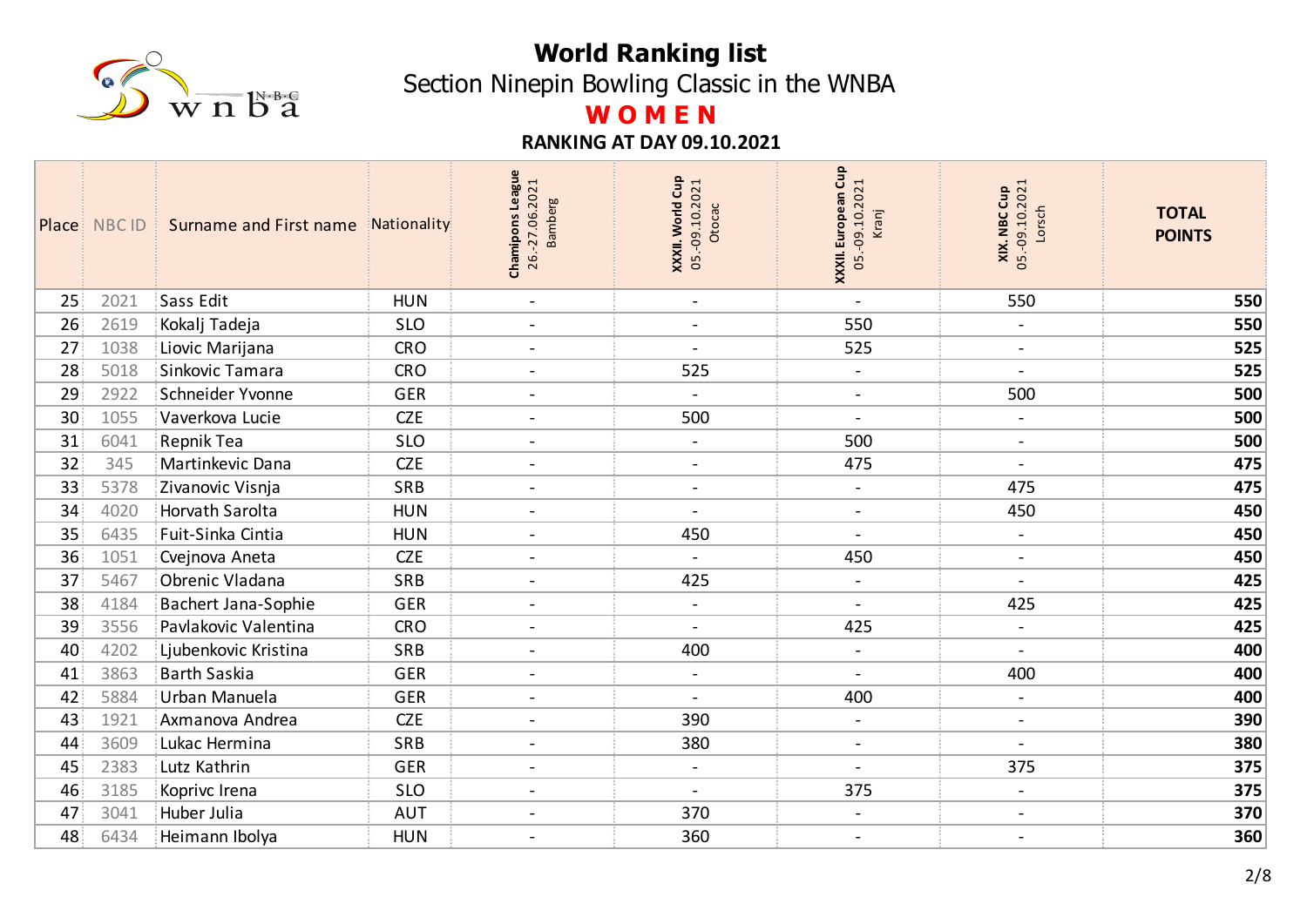

Section Ninepin Bowling Classic in the WNBA

# **W O M E N**

|    | Place NBC ID | Surname and First name Nationality<br>З. |            | <b>League</b><br>26.-27.06.2021<br><b>Bamberg</b><br>Chamipons | XXXII. World Cup<br>05.-09.10.2021<br>Otocac | Cup<br>05.-09.10.2021<br>XXXII. European<br>Kranj | 05.-09.10.2021<br>XIX. NBC Cup<br>Lorsch | <b>TOTAL</b><br><b>POINTS</b> |
|----|--------------|------------------------------------------|------------|----------------------------------------------------------------|----------------------------------------------|---------------------------------------------------|------------------------------------------|-------------------------------|
| 49 | 5091         | Paszyk Julia                             | POL        | $\blacksquare$                                                 | $\blacksquare$                               | $\blacksquare$                                    | 350                                      | 350                           |
| 50 | 6009         | Toth Andrea                              | <b>HUN</b> | $\overline{\phantom{a}}$                                       | 350                                          | $\overline{\phantom{a}}$                          | $\overline{\phantom{a}}$                 | 350                           |
| 51 | 713          | <b>Boksic Nadine</b>                     | <b>GER</b> | $\overline{a}$                                                 | $\blacksquare$                               | 350                                               | $\blacksquare$                           | 350                           |
| 52 | 5524         | Seres Bernadett                          | ROU        | 110                                                            | 240                                          | $\overline{\phantom{a}}$                          | $\blacksquare$                           | 350                           |
| 53 | 4763         | Hurnowicz Julia                          | POL        | $\blacksquare$                                                 | 340                                          | $\blacksquare$                                    | $\blacksquare$                           | 340                           |
| 54 | 4203         | Cikos Olivera                            | SRB        | $\overline{\phantom{a}}$                                       | 330                                          | $\blacksquare$                                    |                                          | 330                           |
| 55 | 1561         | Sauter Bianca                            | <b>GER</b> | $\blacksquare$                                                 | $\blacksquare$                               | $\blacksquare$                                    | 325                                      | 325                           |
| 56 | 4185         | Neundörfer Christina                     | GER        |                                                                | $\overline{\phantom{a}}$                     | 325                                               |                                          | 325                           |
| 57 | 5101         | Fekete Reka                              | ROU        | 140                                                            | 180                                          | $\blacksquare$                                    | $\overline{\phantom{0}}$                 | 320                           |
| 58 | 4987         | Mrzljak Tina                             | <b>SLO</b> | $\qquad \qquad \blacksquare$                                   | 320                                          | $\overline{\phantom{a}}$                          | $\overline{\phantom{a}}$                 | 320                           |
| 59 | 5851         | Ondovcakova Aneta                        | <b>CZE</b> | $\blacksquare$                                                 | 310                                          | $\overline{\phantom{a}}$                          | $\blacksquare$                           | 310                           |
| 60 | 1039         | Maricic Ines                             | <b>CRO</b> | 300                                                            | $\blacksquare$                               | $\blacksquare$                                    |                                          | 300                           |
| 61 | 5555         | Grujic Miona                             | SRB        | $\overline{\phantom{a}}$                                       | $\blacksquare$                               | $\overline{\phantom{a}}$                          | 300                                      | 300                           |
| 62 | 4699         | Kantnerova Alena                         | <b>CZE</b> | $\blacksquare$                                                 | 300                                          | $\overline{\phantom{a}}$                          | $\overline{\phantom{a}}$                 | 300                           |
| 63 | 2098         | Bordacs-Szalai Dorottya                  | <b>HUN</b> | $\overline{\phantom{a}}$                                       | $\blacksquare$                               | 300                                               | $\overline{\phantom{a}}$                 | 300                           |
| 64 | 2764         | Bizjak Patricija                         | <b>SLO</b> | $\overline{\phantom{a}}$                                       | 290                                          |                                                   | $\overline{\phantom{a}}$                 | 290                           |
| 65 | 6161         | Bouckova Eliska                          | <b>CZE</b> | $\overline{\phantom{a}}$                                       | $\overline{a}$                               | 290                                               | $\qquad \qquad -$                        | 290                           |
| 66 | 5438         | Straufova Anna                           | <b>CZE</b> | $\sim$                                                         | 280                                          | $\blacksquare$                                    | $\overline{\phantom{a}}$                 | 280                           |
| 67 | 5839         | Drnovsek Lea                             | <b>SLO</b> | $\overline{\phantom{a}}$                                       | $\blacksquare$                               | 280                                               | $\overline{\phantom{a}}$                 | 280                           |
| 68 | 5553         | Trosic Kristina                          | SRB        | $\blacksquare$                                                 | $\overline{a}$                               | $\blacksquare$                                    | 275                                      | 275                           |
| 69 | 5856         | Relota Teodora                           | SRB        | $\overline{\phantom{a}}$                                       | 270                                          | $\blacksquare$                                    | $\overline{\phantom{a}}$                 | 270                           |
| 70 | 597          | Rozsa-Drajko Gabriella                   | <b>HUN</b> | $\blacksquare$                                                 | $\blacksquare$                               | 270                                               | $\overline{\phantom{a}}$                 | 270                           |
| 71 | 3210         | Tibola Natasa                            | <b>SLO</b> | $\overline{\phantom{a}}$                                       | 260                                          | $\blacksquare$                                    | $\blacksquare$                           | 260                           |
| 72 | 1614         | Hrdinova Martina                         | <b>CZE</b> | $\blacksquare$                                                 | $\blacksquare$                               | 260                                               | $\overline{a}$                           | 260                           |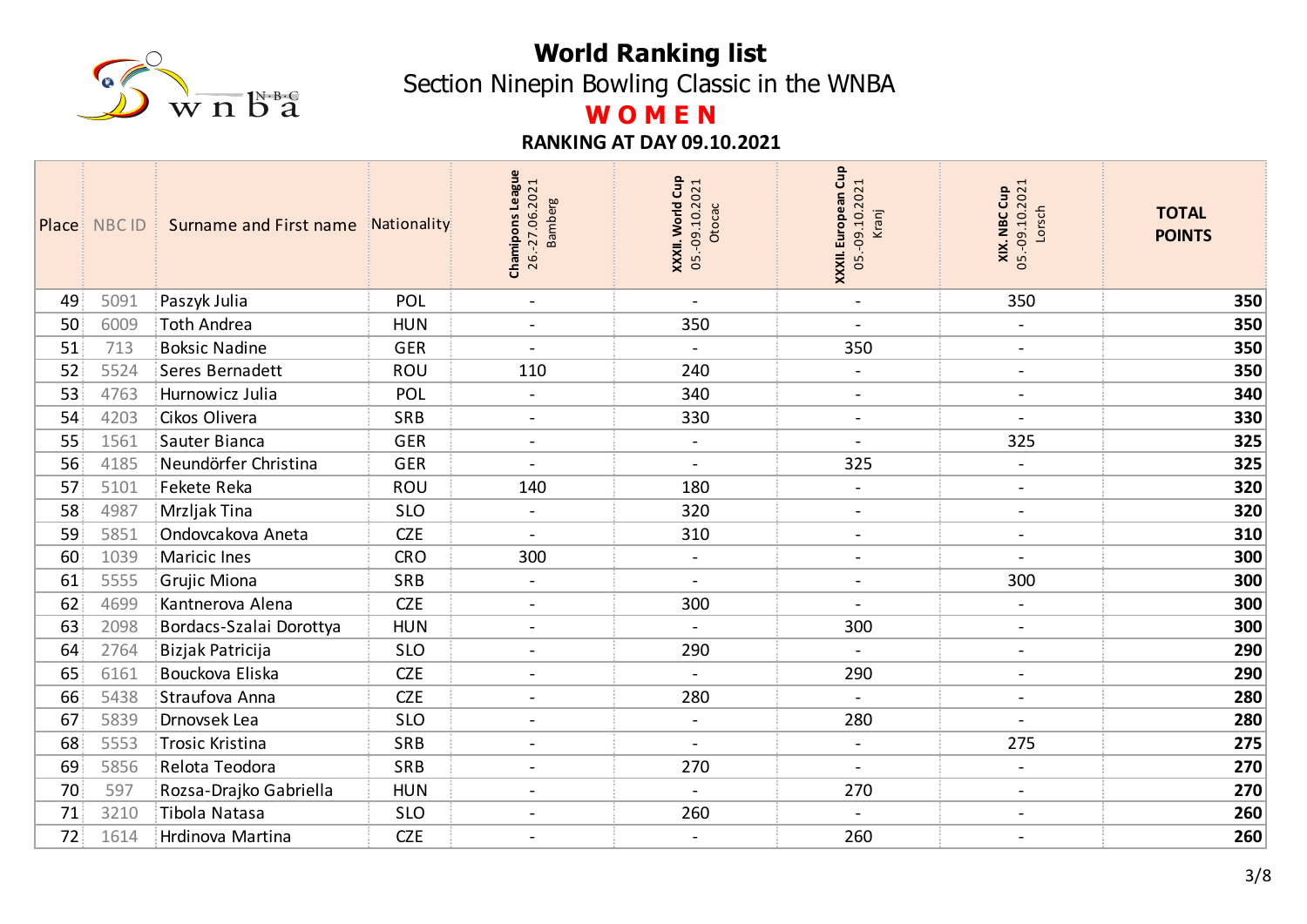

Section Ninepin Bowling Classic in the WNBA

# **W O M E N**

|    | Place NBC ID | Surname and First name Nationality<br>3. |            | <b>League</b><br>26.-27.06.2021<br><b>Bamberg</b><br>Chamipons | XXXII. World Cup<br>05.-09.10.2021<br>Otocac | Cup<br>05.-09.10.2021<br>XXXII. European<br>Kranj | 05.-09.10.2021<br>XIX. NBC Cup<br>Lorsch | <b>TOTAL</b><br><b>POINTS</b> |
|----|--------------|------------------------------------------|------------|----------------------------------------------------------------|----------------------------------------------|---------------------------------------------------|------------------------------------------|-------------------------------|
| 73 | 6135         | <b>Russ Melina</b>                       | <b>GER</b> | $\blacksquare$                                                 | $\blacksquare$                               | $\overline{\phantom{a}}$                          | 250                                      | 250                           |
| 74 | 5535         | <b>Budoi Noemi</b>                       | ROU        | $\overline{\phantom{a}}$                                       | 250                                          | $\overline{\phantom{a}}$                          | $\qquad \qquad \blacksquare$             | 250                           |
| 75 | 6309         | Visova Adela                             | <b>CZE</b> | $\blacksquare$                                                 | $\blacksquare$                               | 250                                               | $\blacksquare$                           | 250                           |
| 76 | 3688         | Jambrovic Ana                            | <b>CRO</b> | 250                                                            | $\blacksquare$                               | $\overline{a}$                                    | $\overline{\phantom{0}}$                 | 250                           |
| 77 | 5592         | Juricic Mateja                           | <b>CRO</b> | $\blacksquare$                                                 | $\blacksquare$                               | $\blacksquare$                                    | 245                                      | 245                           |
| 78 | 3725         | Szabo Renata                             | <b>HUN</b> | $\overline{\phantom{a}}$                                       | $\blacksquare$                               | $\overline{\phantom{a}}$                          | 240                                      | 240                           |
| 79 | 3918         | Zajec Katarina                           | <b>CRO</b> | $\overline{a}$                                                 | $\blacksquare$                               | 240                                               | $\overline{a}$                           | 240                           |
| 80 | 5802         | Dr Frank Noemi                           | <b>HUN</b> | $\overline{\phantom{a}}$                                       | $\overline{\phantom{a}}$                     | $\qquad \qquad \blacksquare$                      | 235                                      | 235                           |
| 81 | 2646         | Braunova Jana                            | <b>CZE</b> | $\blacksquare$                                                 | $\blacksquare$                               | $\overline{a}$                                    | 230                                      | 230                           |
| 82 | 4614         | Pevec Tamara                             | <b>SLO</b> | $\overline{a}$                                                 |                                              | 230                                               | $\qquad \qquad \blacksquare$             | 230                           |
| 83 | 3475         | Kovacevic Maja                           | <b>BIH</b> | $\blacksquare$                                                 | 230                                          | $\overline{\phantom{a}}$                          | $\blacksquare$                           | 230                           |
| 84 | 5565         | Sidlo Julia                              | POL        | $\overline{\phantom{a}}$                                       |                                              | $\overline{\phantom{a}}$                          | 225                                      | 225                           |
| 85 | 2782         | Steiner Fiona                            | <b>AUT</b> | $\blacksquare$                                                 | 220                                          | $\overline{\phantom{a}}$                          | $\blacksquare$                           | 220                           |
| 86 | 5141         | Petrov Veronika                          | <b>CZE</b> | $\blacksquare$                                                 | $\overline{\phantom{a}}$                     | $\overline{\phantom{a}}$                          | 220                                      | 220                           |
| 87 | 2346         | Nanic Maja                               | <b>CRO</b> | $\overline{\phantom{a}}$                                       | $\blacksquare$                               | 220                                               | $\blacksquare$                           | 220                           |
| 88 | 1809         | Plavcak Maja                             | <b>SLO</b> | $\overline{\phantom{a}}$                                       | $\overline{\phantom{a}}$                     | $\overline{a}$                                    | 215                                      | 215                           |
| 89 | 1807         | Jurancic Barbara                         | <b>SLO</b> | $\blacksquare$                                                 | $\blacksquare$                               |                                                   | 210                                      | 210                           |
| 90 | 983          | Zivkovic Noemi                           | <b>SLO</b> | $\blacksquare$                                                 | $\blacksquare$                               | 210                                               | $\overline{\phantom{a}}$                 | 210                           |
| 91 | 880          | Sajko Eva                                | <b>SLO</b> | $\overline{\phantom{a}}$                                       | 210                                          | $\overline{a}$                                    | $\overline{\phantom{a}}$                 | 210                           |
| 92 | 5923         | Drexel Lara                              | <b>GER</b> | $\blacksquare$                                                 | $\blacksquare$                               | $\overline{a}$                                    | 205                                      | 205                           |
| 93 | 4309         | Petene Bruszt Krisztina                  | <b>HUN</b> | $\blacksquare$                                                 | $\blacksquare$                               | 200                                               | $\overline{\phantom{a}}$                 | 200                           |
| 94 | 3762         | Zlojutro Tatjana                         | <b>BIH</b> | $\blacksquare$                                                 | 200                                          | $\blacksquare$                                    | $\overline{\phantom{0}}$                 | 200                           |
| 95 | 6383         | Derahova Karolina                        | <b>CZE</b> |                                                                | $\blacksquare$                               | $\blacksquare$                                    | 200                                      | 200                           |
| 96 | 4227         | Müller Melissa                           | <b>GER</b> | 200                                                            | $\blacksquare$                               | $\blacksquare$                                    | $\blacksquare$                           | 200                           |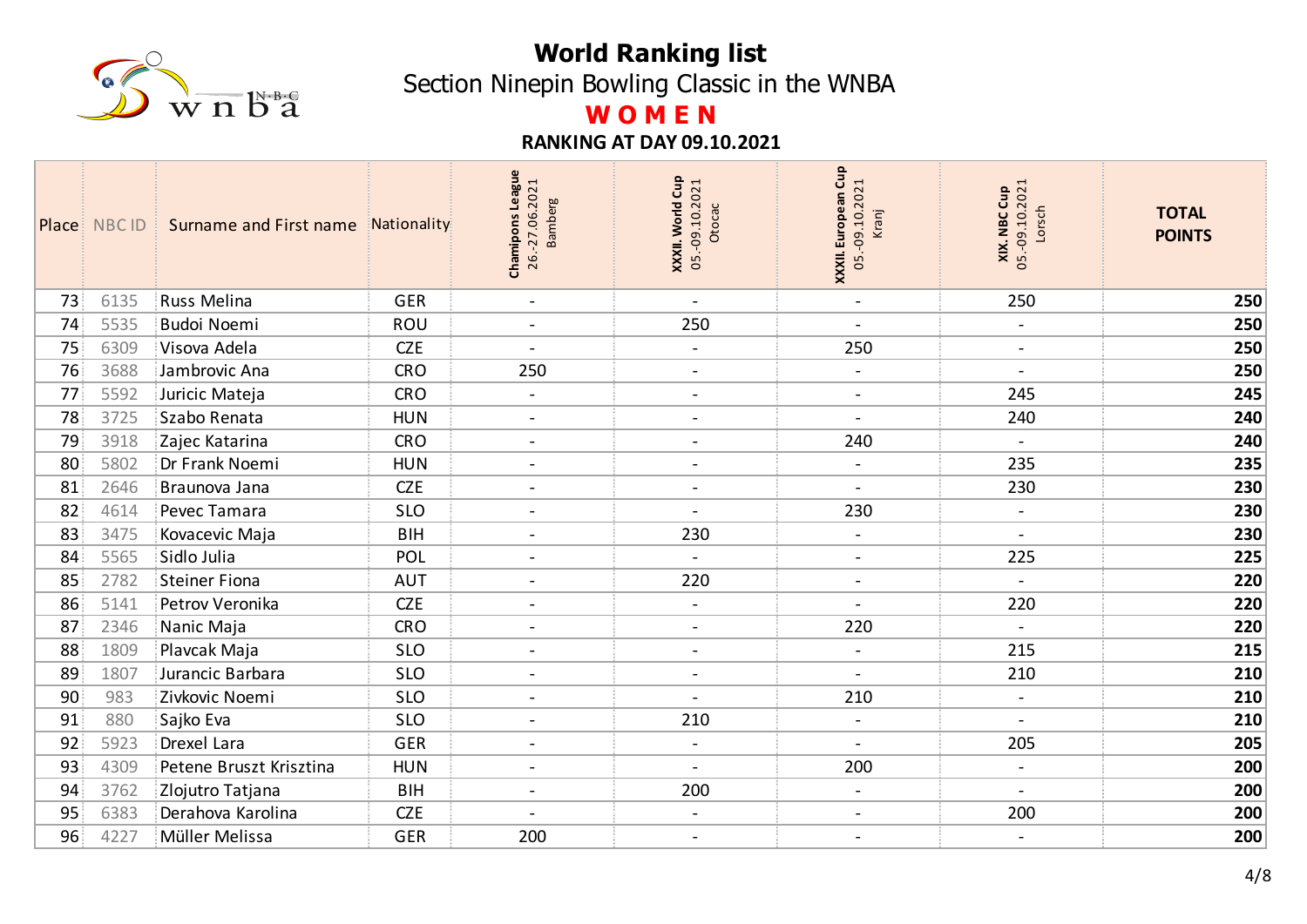

Section Ninepin Bowling Classic in the WNBA

# **W O M E N**

|                  | Place NBC ID | Surname and First name     | Nationality | <b>League</b><br>26.-27.06.2021<br><b>Bamberg</b><br>Chamipons | XXXII. World Cup<br>05.-09.10.2021<br>Otocac | XXXII. European Cup<br>05.-09.10.2021<br>Kranj | <b>XIX. NBC Cup</b><br>05.-09.10.2021<br>Lorsch | <b>TOTAL</b><br><b>POINTS</b> |
|------------------|--------------|----------------------------|-------------|----------------------------------------------------------------|----------------------------------------------|------------------------------------------------|-------------------------------------------------|-------------------------------|
| 97               | 5296         | Weber Daniela              | <b>GER</b>  | $\blacksquare$                                                 | $\blacksquare$                               | $\blacksquare$                                 | 195                                             | 195                           |
| 98               | 4169         | Juricic Ivana              | <b>CRO</b>  | $\overline{\phantom{a}}$                                       | $\overline{\phantom{a}}$                     | $\blacksquare$                                 | 190                                             | 190                           |
| 99               | 5180         | <b>Drexler Bettina</b>     | <b>GER</b>  | $\blacksquare$                                                 | $\blacksquare$                               | 190                                            | $\blacksquare$                                  | 190                           |
| 100 <sub>1</sub> | 199          | Szabo Monika               | <b>HUN</b>  | $\blacksquare$                                                 | 190                                          | $\qquad \qquad \blacksquare$                   |                                                 | 190                           |
| 101              | 5087         | Brodziszewska Julia        | POL         | $\blacksquare$                                                 | $\blacksquare$                               | $\sim$                                         | 185                                             | 185                           |
| 102              | 4213         | Neubauer Nathalie          | <b>AUT</b>  | $\blacksquare$                                                 | $\blacksquare$                               | 180                                            |                                                 | 180                           |
| 103              | 1390         | <b>Drechsler Elisabeth</b> | <b>AUT</b>  | $\blacksquare$                                                 | $\overline{\phantom{a}}$                     | $\blacksquare$                                 | 180                                             | 180                           |
| 104              | 4548         | Frenc Ljiljana             | SRB         | $\blacksquare$                                                 | $\blacksquare$                               | 175                                            |                                                 | 175                           |
| 105              | 6663         | Grcic Ana                  | <b>CRO</b>  | $\blacksquare$                                                 | $\blacksquare$                               | $\blacksquare$                                 | 175                                             | 175                           |
| 106              | 5088         | Grzelak Patrycja           | POL         | $\blacksquare$                                                 | $\blacksquare$                               | $\overline{a}$                                 | 170                                             | 170                           |
| 107              | 4729         | Majerova Sarka             | <b>CZE</b>  | $\blacksquare$                                                 | $\blacksquare$                               | 170                                            | $\qquad \qquad -$                               | 170                           |
| 108              | 865          | Banaszak-Kaminska Agata    | POL         |                                                                | 170                                          | $\blacksquare$                                 | $\overline{\phantom{a}}$                        | 170                           |
| 109              | 5102         | Ciobanu Maria              | <b>ROU</b>  | 100                                                            | 70                                           | $\overline{\phantom{a}}$                       | $\blacksquare$                                  | 170                           |
| 110              | 5379         | Winter Sandra              | <b>GER</b>  | $\blacksquare$                                                 | $\blacksquare$                               | $\overline{\phantom{a}}$                       | 165                                             | 165                           |
| 111              | 5466         | Jurisic Milena             | SRB         | $\overline{a}$                                                 | $\overline{a}$                               | 165                                            | $\blacksquare$                                  | 165                           |
| 112              | 328          | Bacan - Schneider Ana      | <b>CRO</b>  | $\blacksquare$                                                 | $\frac{1}{2}$                                | 160                                            | $\blacksquare$                                  | 160                           |
| 113              | 1696         | Kozlina Renata             | <b>BIH</b>  | $\overline{\phantom{a}}$                                       | 160                                          | $\blacksquare$                                 | $\blacksquare$                                  | 160                           |
| 114              | 5840         | Kuncic Spela               | <b>SLO</b>  | $\blacksquare$                                                 | $\overline{\phantom{a}}$                     | $\overline{\phantom{a}}$                       | 160                                             | 160                           |
| 115              | 4351         | Rusic Gordana              | SRB         | $\overline{\phantom{a}}$                                       | $\overline{\phantom{a}}$                     | $\sim$                                         | 155                                             | 155                           |
| 116              | 5181         | Schmidbauer Barbara        | <b>GER</b>  | $\blacksquare$                                                 | $\blacksquare$                               | 155                                            | $\blacksquare$                                  | 155                           |
| 117              | 1056         | Wiedermannova Hana         | <b>CZE</b>  | $\blacksquare$                                                 | $\blacksquare$                               | 150                                            | $\sim$                                          | 150                           |
| 118              | 4350         | Jokic Marina               | SRB         | $\blacksquare$                                                 | $\blacksquare$                               | $\blacksquare$                                 | 150                                             | 150                           |
| 119              | 5834         | Zalar Amanda               | <b>SLO</b>  | $\overline{a}$                                                 | 150                                          | $\blacksquare$                                 |                                                 | 150                           |
| 120              | 2413         | Piotrkowska Sylwia         | POL         | $\overline{\phantom{a}}$                                       | $\blacksquare$                               | $\blacksquare$                                 | 145                                             | 145                           |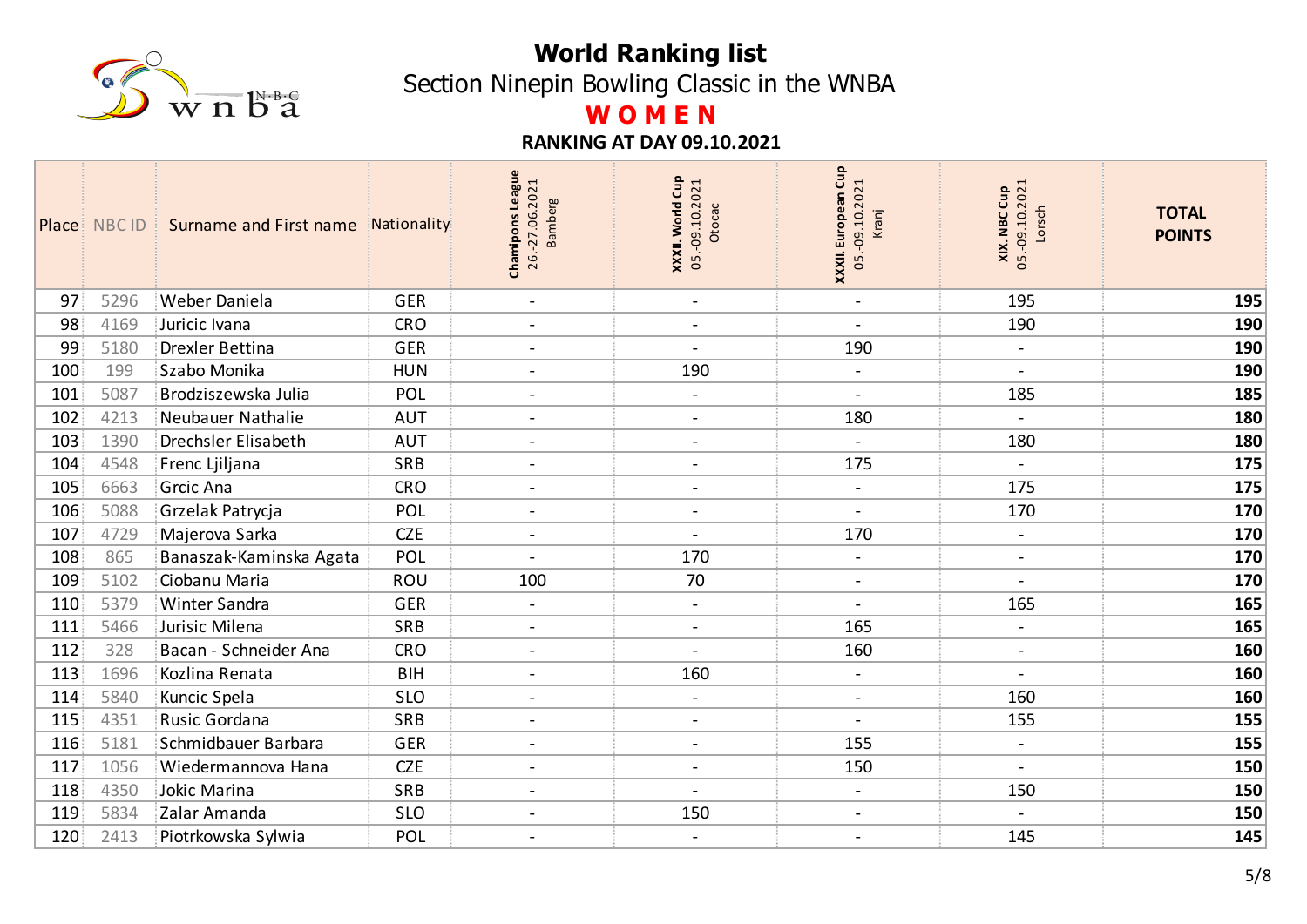

Section Ninepin Bowling Classic in the WNBA

# **W O M E N**

|     | Place NBC ID | Surname and First name | Nationality | <b>League</b><br>26.-27.06.2021<br><b>Bamberg</b><br>Chamipons | XXXII. World Cup<br>05.-09.10.2021<br>Otocac | Gup<br><b>XXXII. European Cup</b><br>05.-09.10.2021<br>Kranj | <b>XIX. NBC Cup</b><br>05.-09.10.2021<br>Lorsch | <b>TOTAL</b><br><b>POINTS</b> |
|-----|--------------|------------------------|-------------|----------------------------------------------------------------|----------------------------------------------|--------------------------------------------------------------|-------------------------------------------------|-------------------------------|
| 121 | 2190         | Rathmayer Dominique    | <b>AUT</b>  | $\blacksquare$                                                 | $\blacksquare$                               | 145                                                          | $\blacksquare$                                  | 145                           |
| 122 | 6229         | Schönewolf Caroline    | <b>GER</b>  | $\overline{\phantom{a}}$                                       | $\overline{\phantom{a}}$                     |                                                              | 140                                             | 140                           |
| 123 | 850          | Plamenig Nicole        | <b>AUT</b>  | $\blacksquare$                                                 | $\blacksquare$                               | 140                                                          | $\overline{\phantom{a}}$                        | 140                           |
| 124 | 6086         | Kobior Nicola          | POL         | $\blacksquare$                                                 | 140                                          | $\overline{a}$                                               |                                                 | 140                           |
| 125 | 4312         | Piotrowska Anna        | POL         | $\blacksquare$                                                 | $\blacksquare$                               | $\overline{a}$                                               | 135                                             | 135                           |
| 126 | 5030         | Portysova Nikola       | <b>CZE</b>  | $\blacksquare$                                                 | $\overline{\phantom{a}}$                     | 135                                                          |                                                 | 135                           |
| 127 | 204          | Csongradi Gyöngyi      | <b>HUN</b>  | $\blacksquare$                                                 | $\overline{\phantom{a}}$                     | 130                                                          | $\blacksquare$                                  | 130                           |
| 128 | 6351         | Deticek Ksenja         | <b>SLO</b>  | $\sim$                                                         | $\blacksquare$                               | $\overline{a}$                                               | 130                                             | 130                           |
| 129 | 6558         | Banaszak Aleksandra    | POL         | $\sim$                                                         | 130                                          | $\blacksquare$                                               | $\blacksquare$                                  | 130                           |
| 130 | 816          | Kastner Corinna        | <b>GER</b>  | 130                                                            | $\blacksquare$                               | $\blacksquare$                                               |                                                 | 130                           |
| 131 | 6354         | Pecovnik Petra         | <b>SLO</b>  | $\blacksquare$                                                 | $\overline{\phantom{a}}$                     | $\blacksquare$                                               | 125                                             | 125                           |
| 132 | 5914         | Pasztor Enikö          | <b>HUN</b>  | $\overline{\phantom{a}}$                                       | $\overline{\phantom{a}}$                     | 125                                                          |                                                 | 125                           |
| 133 | 6660         | Antonic Anamarija      | <b>CRO</b>  | $\blacksquare$                                                 | $\overline{\phantom{a}}$                     | $\blacksquare$                                               | 120                                             | 120                           |
| 134 | 5931         | <b>Bodo Renata</b>     | SRB         | $\blacksquare$                                                 | $\overline{\phantom{a}}$                     | 120                                                          |                                                 | 120                           |
| 135 | 4277         | Vicanovic Bogdana      | <b>BIH</b>  | $\blacksquare$                                                 | 120                                          | $\blacksquare$                                               | $\blacksquare$                                  | 120                           |
| 136 | 6119         | Szabo Julia Emese      | ROU         | 120                                                            | $\blacksquare$                               | $\blacksquare$                                               | $\overline{\phantom{a}}$                        | 120                           |
| 137 | 6090         | <b>Bucholc Natalia</b> | POL         | $\blacksquare$                                                 | $\overline{\phantom{a}}$                     | $\blacksquare$                                               | 115                                             | 115                           |
| 138 | 4726         | Brozkova Nina          | <b>CZE</b>  | $\blacksquare$                                                 | $\overline{\phantom{a}}$                     | 115                                                          |                                                 | 115                           |
| 139 | 6556         | Metlicka Aleksandra    | POL         | $\blacksquare$                                                 | $\overline{\phantom{a}}$                     | $\blacksquare$                                               | 110                                             | 110                           |
| 140 | 39           | Plamenig Daniela       | <b>AUT</b>  | $\blacksquare$                                                 | $\overline{a}$                               | 110                                                          | $\blacksquare$                                  | 110                           |
| 141 | 6626         | Wieczorek Katarzyna    | POL         | $\blacksquare$                                                 | 110                                          | $\blacksquare$                                               | $\sim$                                          | 110                           |
| 142 | 1160         | Pstrag-Wiligala Alina  | POL         | $\blacksquare$                                                 | $\blacksquare$                               | $\blacksquare$                                               | 105                                             | 105                           |
| 143 | 4645         | Budai Ana              | <b>SRB</b>  | $\overline{a}$                                                 | $\blacksquare$                               | 105                                                          |                                                 | 105                           |
| 144 | 4968         | Jones Samantha         | <b>GER</b>  | $\overline{\phantom{a}}$                                       | $\blacksquare$                               | $\blacksquare$                                               | 100                                             | 100                           |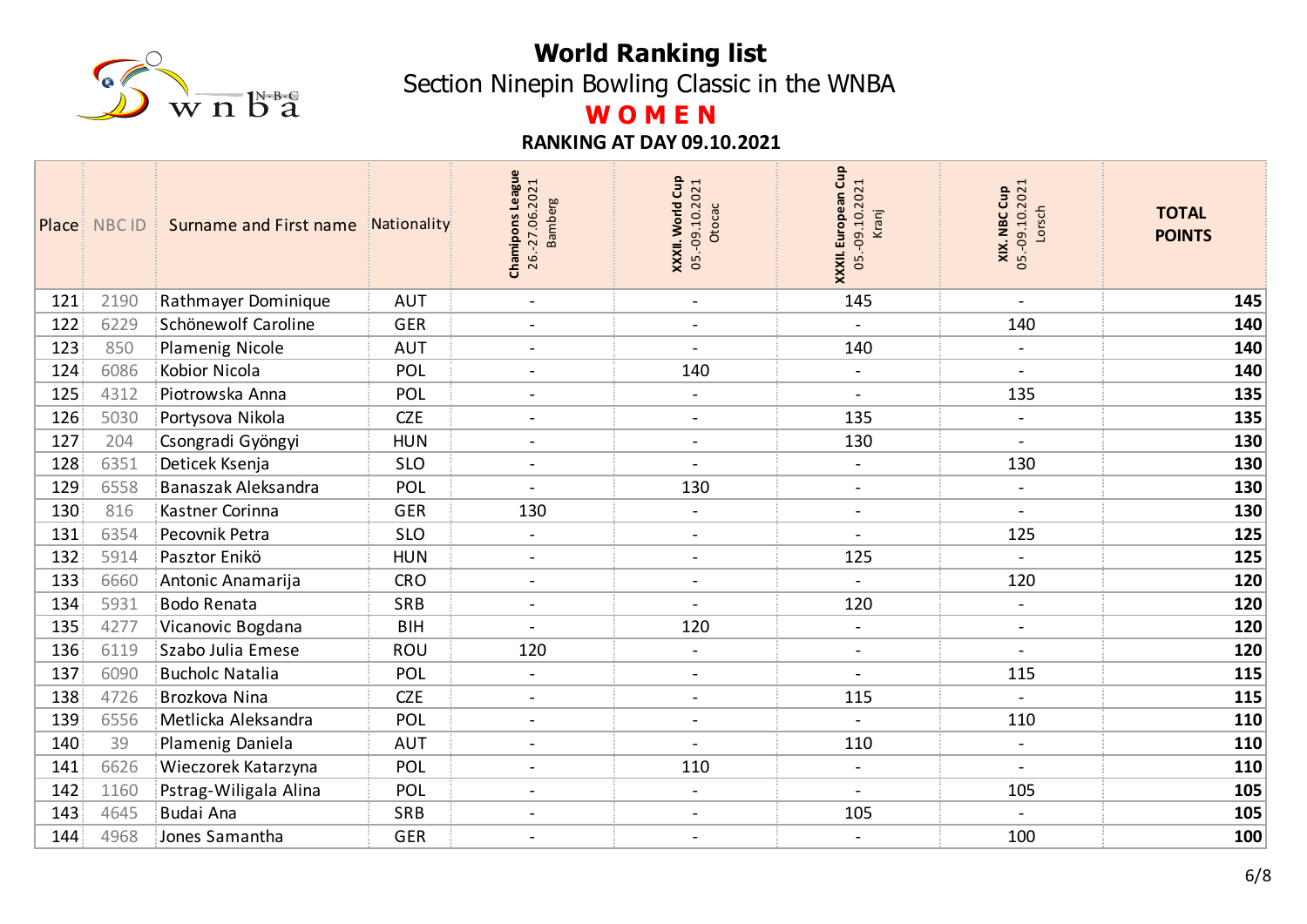

Section Ninepin Bowling Classic in the WNBA

# **W O M E N**

|     | Place NBC ID | Surname and First name | Nationality | <b>League</b><br>26.-27.06.2021<br><b>Bamberg</b><br>Chamipons | XXXII. World Cup<br>05.-09.10.2021<br>Otocac | Cup<br><b>XXXII. European Cup</b><br>05.-09.10.2021<br>Kranj | 05.-09.10.2021<br>XIX. NBC Cup<br>Lorsch | <b>TOTAL</b><br><b>POINTS</b> |
|-----|--------------|------------------------|-------------|----------------------------------------------------------------|----------------------------------------------|--------------------------------------------------------------|------------------------------------------|-------------------------------|
| 145 | 672          | Milosav Hajnalka       | SRB         | $\blacksquare$                                                 | $\blacksquare$                               | 100                                                          | $\overline{\phantom{a}}$                 | 100                           |
| 146 | 4443         | Kozak Jennifer         | <b>AUT</b>  | $\blacksquare$                                                 | 100                                          | $\frac{1}{2}$                                                |                                          | 100                           |
| 147 | 5803         | Csizmazia Katalin      | <b>HUN</b>  | $\blacksquare$                                                 | $\blacksquare$                               | $\blacksquare$                                               | 95                                       | 95                            |
| 148 | 5315         | Jadrzyk Wiktoria       | POL         | $\overline{a}$                                                 | $\blacksquare$                               | $\blacksquare$                                               | 90                                       | 90                            |
| 149 | 1338         | Jojinovic Jelena       | <b>BIH</b>  | $\blacksquare$                                                 | 90                                           | $\blacksquare$                                               | $\overline{\phantom{a}}$                 | 90                            |
| 150 | 3099         | Oros Marijana          | SRB         | $\overline{a}$                                                 | $\overline{\phantom{a}}$                     | $\blacksquare$                                               | 85                                       | 85                            |
| 151 | 4985         | Szczepska Sandra       | POL         | $\blacksquare$                                                 | $\blacksquare$                               | $\blacksquare$                                               | 80                                       | 80                            |
| 152 | 6372         | Ogrizek Maruska        | <b>SLO</b>  | $\overline{\phantom{a}}$                                       | 80                                           | $\overline{\phantom{a}}$                                     |                                          | 80                            |
| 153 | 6163         | Pychova Barbora        | <b>CZE</b>  | $\blacksquare$                                                 | $\blacksquare$                               | $\sim$                                                       | 75                                       | 75                            |
| 154 | 6625         | Zurczak Katarzyna      | POL         | $\overline{\phantom{a}}$                                       | 75                                           | $\qquad \qquad$                                              |                                          | 75                            |
| 155 | 6386         | Melchertova Martina    | <b>CZE</b>  | $\blacksquare$                                                 | $\overline{\phantom{a}}$                     | $\overline{\phantom{a}}$                                     | 70                                       | 70                            |
| 156 | 5932         | Ertl Maria             | <b>AUT</b>  | $\overline{\phantom{a}}$                                       | $\blacksquare$                               | $\overline{\phantom{a}}$                                     | 65                                       | 65                            |
| 157 | 996          | Perisic Tatjana        | <b>BIH</b>  | $\overline{\phantom{a}}$                                       | 65                                           | $\overline{\phantom{a}}$                                     |                                          | 65                            |
| 158 | 4927         | Mandic Tatjana         | <b>SRB</b>  | $\blacksquare$                                                 | $\blacksquare$                               | $\overline{\phantom{a}}$                                     | 60                                       | 60                            |
| 159 | 5525         | Hegedüs Timea          | <b>HUN</b>  | $\blacksquare$                                                 | 60                                           | $\overline{\phantom{a}}$                                     | $\blacksquare$                           | 60                            |
| 160 | 6661         | Gizdulic Sanja         | <b>CRO</b>  | $\blacksquare$                                                 | $\overline{\phantom{a}}$                     | $\qquad \qquad -$                                            | 55                                       | 55                            |
| 161 | 3199         | Dostanic Sandra        | <b>SLO</b>  | $\blacksquare$                                                 | 55                                           | $\blacksquare$                                               | $\overline{a}$                           | 55                            |
| 162 | 6652         | Delic Olivera          | SRB         | $\blacksquare$                                                 | $\blacksquare$                               | $\overline{\phantom{a}}$                                     | 50                                       | 50                            |
| 163 | 3204         | Miklavec Masa          | <b>SLO</b>  | $\blacksquare$                                                 | 50                                           | $\overline{\phantom{a}}$                                     | $\blacksquare$                           | 50                            |
| 164 | 6382         | Concepcion Lenka       | <b>CZE</b>  | $\blacksquare$                                                 | $\blacksquare$                               | $\overline{\phantom{a}}$                                     | 45                                       | 45                            |
| 165 | 6352         | Kuncic Lucija          | <b>SLO</b>  | $\blacksquare$                                                 | $\blacksquare$                               | $\blacksquare$                                               | 40                                       | 40                            |
| 166 | 4444         | Laibacher Marina       | <b>AUT</b>  | $\blacksquare$                                                 | $\blacksquare$                               | $\blacksquare$                                               | 35                                       | 35                            |
| 167 | 5600         | Dockalova Petra        | <b>CZE</b>  | $\overline{a}$                                                 | $\overline{\phantom{a}}$                     | $\overline{a}$                                               | 30                                       | 30                            |
| 168 | 6442         | <b>Antic Milica</b>    | SRB         | $\blacksquare$                                                 | $\overline{\phantom{a}}$                     | $\overline{a}$                                               | 25                                       | 25                            |